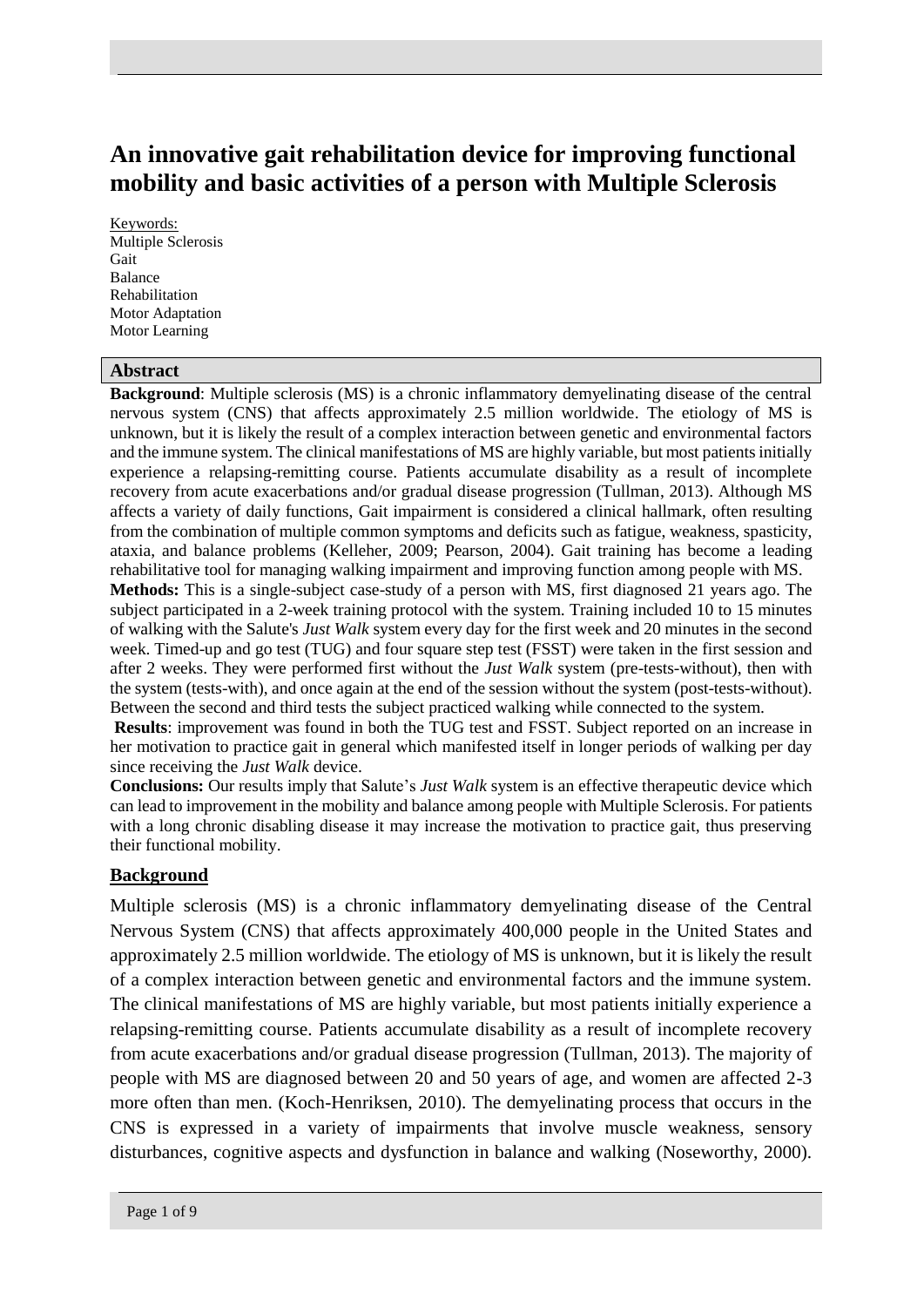Gait impairment is a clinical hallmark of MS, often resulting from the combination of multiple common symptoms and deficits such as fatigue, weakness, spasticity, ataxia, and balance problems (Kelleher, 2009; Pearson, 2004). People with MS with difficulty walking report that this problem not only affected their mobility, but also significantly restricted their activities and affected their emotional health. These people referred to the impact of walking difficulty on their ability to perform daily tasks, their self-esteem, their work life, and their ability to travel (LaRocca, 2011).

The variety of treatment strategies for walking difficulties of people with MS is very large. Exercise-based therapy is commonly used. This includes traditional therapeutic balance exercises and muscle strengthening. Another option presented in literature is the use of exergaming, such as Wii-based balance challenges (Sonsoff, 2015). Walking training using treadmill in the purpose of promoting aerobic ability is also an effective treatment mode. Studies have demonstrated that aerobic treadmill walking improved over-ground walking speed and endurance among people with MS (Van der Berg, 2006; Newman, 2007). Walking aids such as walking sticks, rollators and ankle-foot orthosis are commonly utilized among people with MS. The first two allow a wider base of support to the walker, thus promoting stability. The ankle-foot orthosis allows foot clearance to patients suffering from foot drop. Foot drop is defined as a deficit in active dorsiflexion and/or eversion resulting in the foot touching the ground in the swing phase (Esnouff JE, 2010). Overcoming foot drop is an important fall prevention factor among people with MS (Peterson, 2013). Among the different approaches mentioned here, motor adaptation is an additional strategy that was investigated among people with neurological deficits, mostly people post-stroke, and was found effective at improving gait (Savin et al., 2013; 2014).

Motor adaptation is known to be referred as a short term, error-driven motor learning process (Reisman et al., 2010). It is defined as a process of adjusting a well-learned movement pattern (e.g. walking) to a novel sensorimotor perturbation (Martin et al., 1996; Reisman et al., 2010; Savin et al., 2014). The adjustment process occurs over a period of trial and error practice (which can last a few minutes to hours) (Reisman et al., 2010). Savin et al. (2014) examined if adaptation to a swing phase perturbation during treadmill gait transferred from treadmill to overground walking, and if it improved step length asymmetry and gait velocity in persons with hemiparetic stroke (occurring  $>9$  months). In their results they found that adaptation had occurred during treadmill walking and that it was transferred to overground. The adaptation was manifested in temporarily improved overground step length and improved overground gait speed (Savin et al., 2014). In order to create a swing phase perturbation, they used a rope which was attached to a cuff on the subject's leg on one end, and at the other end was attached a set of pulleys which was connected to a weight. The pulley resisted forward movement of the leg during its swing phase (Savin et al, 2014).

Current interventions such as mentioned in the study of Savin et al (2014) use very massive, expensive systems (Reisman et al., 2009; 2013; Savin et al., 2014) and therefore, they are usually not accessible to the patients on a daily basis. This also sets a limitation on the number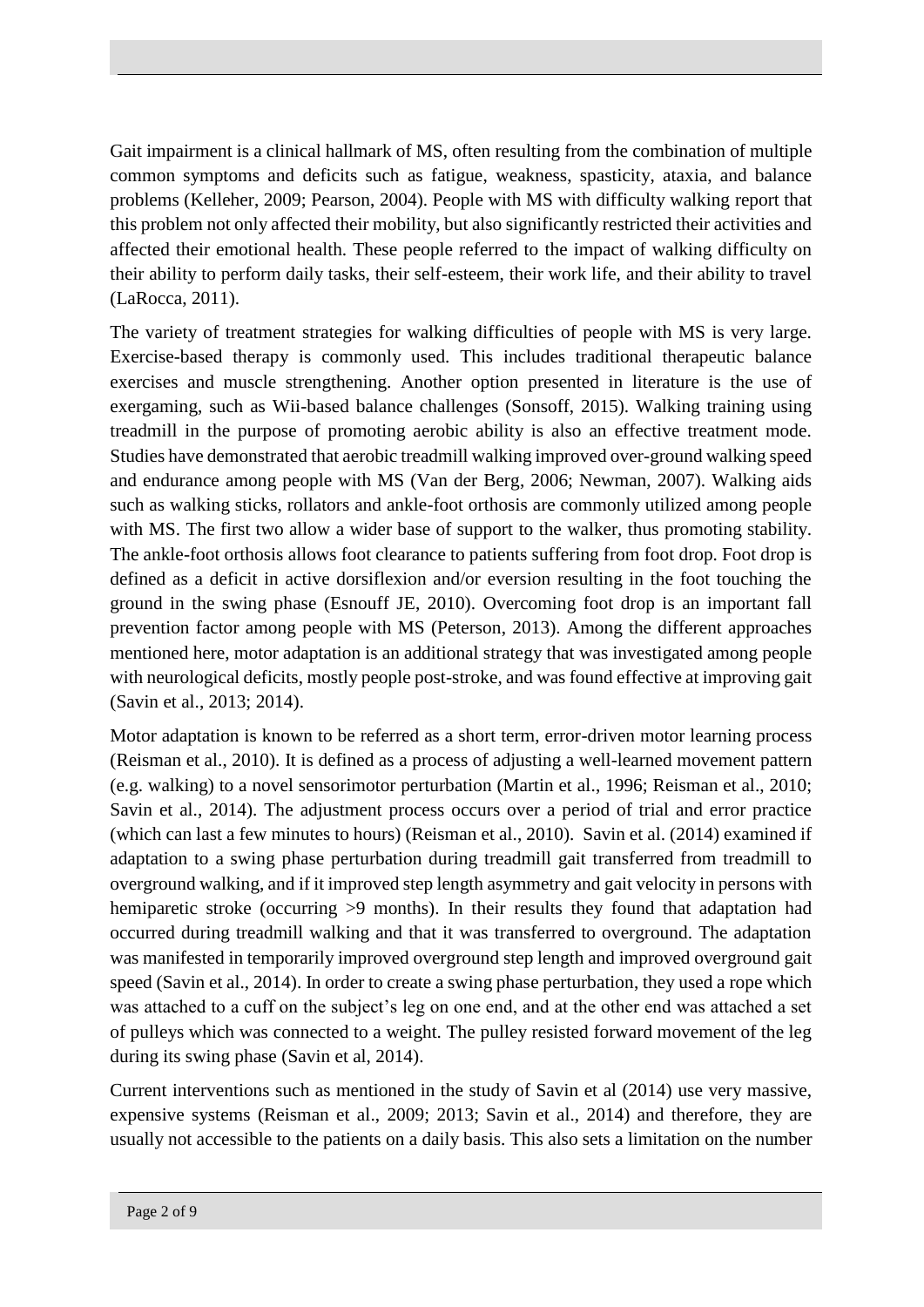of training sessions and the environment in which the gait training can be performed. Thus, an accessible system which will enable patients to increase the number of repetitions, practice in different environments and most importantly in their own home, is significant.

Among people with MS, very few works examined the effect of motor adaptation on gait improvement. Bret (2015) presented motor adaptation as feasible in a study that examined postural adaptation and Ahn et al. (2011) showed an improvement in cadence of a single MS patient after a repetitive perturbation of the ankle by a robot while walking. Van der Berg (2017) examined the effects of walking on sand on people with MS and has shown that they adapted by increasing their hip, knee and ankle flexion. During post-adaptation period (walking on a solid surface again), the MS participants returned to their baseline joint flexion angles, meaning no successful after-effects were recorded. However, the author mentioned that the sand walking was of short duration and that a more prolonged perturbation is needed

In this report we present Salute's *Just Walk* device. It is a simple, mechanical, easily fitted device that produces a swing phase perturbation. Salute's *Just Walk* device enables walking training, as well as the performance of functional strengthening exercises against an adjustable resistance. It is relatively small and mobile and therefore enables enhancement of the number of repetitions. Dickstein (2008) has shown that any intervention program should include repetitive training for the improvement of gait speed and functional community walking. Salute's *Just Walk* system works on the lower limbs and provides assistance in the initial swing and resistance in the terminal swing of the gait (for more details see the description in Methods). The tension and pressure created by the resistance induces a strong proprioceptive stimulus which is known to be important in gait rehabilitation (Dietz et al., 2002; Lam et al., 2006).

Our aim in this single-subject case study is to present our clinical experience with the Salute system for improving functional mobility and dynamic balance of a chronic Multiple Sclerosis patient, over a practice of 2 weeks period. We expect an improvement in the results of mobility and balance tests following the use of Salute's *Just Walk* device.

# **Methods**

# *Participants and Study design*

This study design was a single-subject case-study. The subject is a 58-year old female, first diagnosed with of Multiple Sclerosis 21 years ago. Her ambulatory EDSS score is 6.5 (constant bilateral assistance (canes, crutches, or braces) and is able to walk 20 meters without resting (Kurtzke, 1983)). The patient walks independently in house with two crutches and ambulates outside the house using a mobility scooter. When performing gait observation, one can notice the slow walking pace, lack of foot clearance of both legs accompanied by lack of hip and knee flexion, as both legs slide on the floor with full contact with the floor during swing phase.

# *Experimental protocol*

The subject participated in a 2-week training protocol with Salute's *Just Walk* device, which was connected to the forefoot via a special foot strap. Training included 10 to 15 minutes of walking with the system every day for the first week, and 20 minutes in the second week.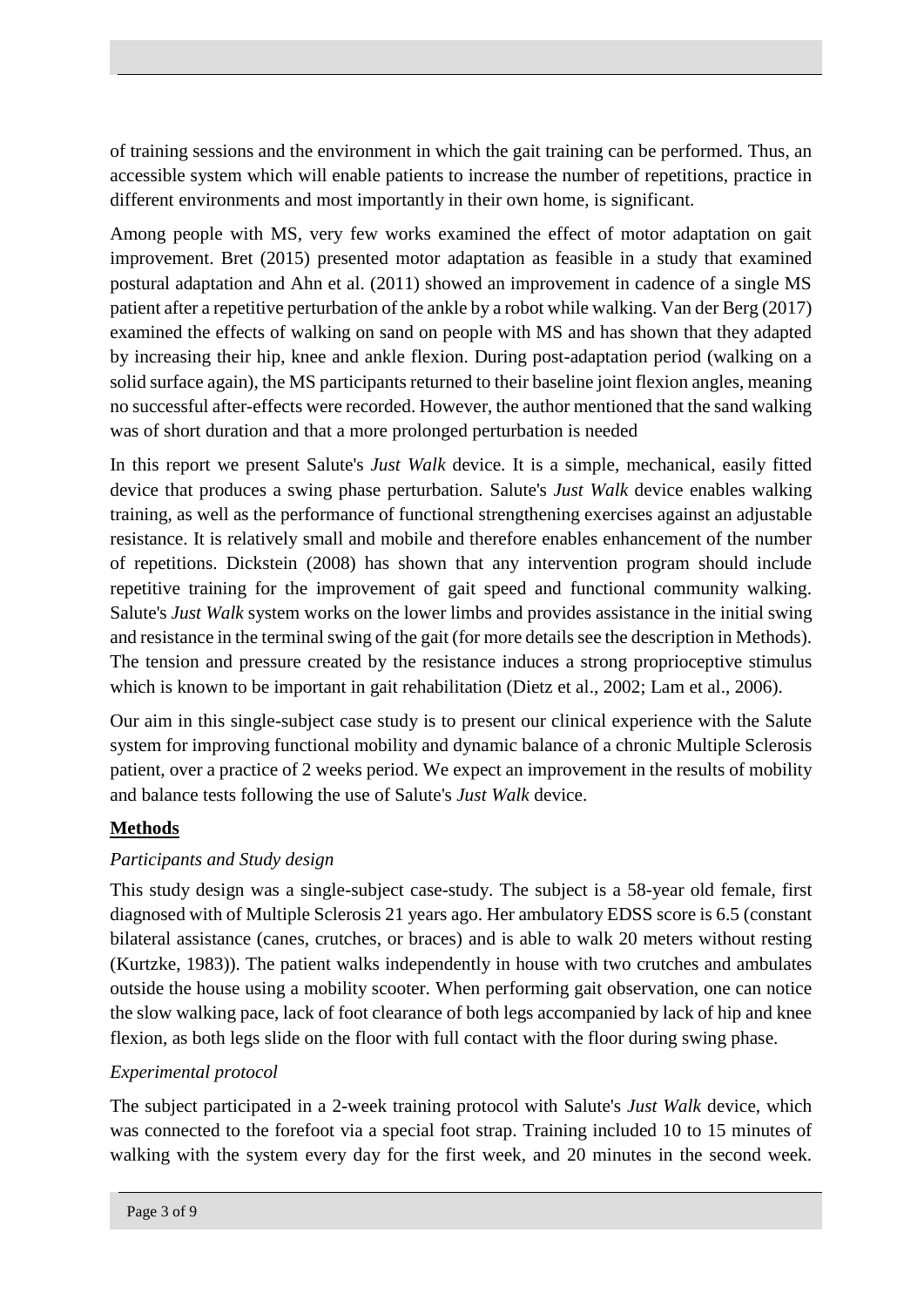Functional tests were performed in the first session and once again after 2 weeks of training in the following order: without the *Just Walk* system (pre-tests-without), then with the system (tests-with), and once again at the end of the session without the *Just Walk* system (post-testswithout). Between the second and third tests the subject practiced walking for 10 to 15 minutes while being connected to the system.

### *Salute's Just Walk device description*

The system is composed of a belt (1), placed around the patient's waist. The device (2) is



secured in a residence unit on the belt. The device provides continuous linear and adjustable tension to the muscles by creating a magnetic force that is converted into kinetic energy. A tension cord that extends from the device quickly connects to the patient's foot / shoe via an adjustable foot and ankle strap that fits the feet (3). Variable resistance produces tension and pressure on the leg as the person walks. An extra strap (4) which can be attached in alternative locations on the foot strap is also supplied for additional functions. All components are Salute's technology designed especially for "Home User" patients. To use the device, the patient or the patient's caregiver places the belt around the patient's waist. The device is then secured in a residence unit into the U sign. To change the level of difficulty (resistance), the residence unit is rotated clockwise. The foot belts are adjusted around the feet and ankles. The patient then pulls the tension cord from the device and attaches the D-clip at the end of the cord to the foot strap. Finally, the patient can walk with the device on.

#### *Outcome measures*

Primary outcome measures were: (1) Timed UP and Go (TUG), which is a widely used, reliable and valid performance test for the evaluation of functional mobility of people with MS (Sebastiao, 2016). The TUG requires participants to stand up from a chair, walk 3 meters, turn around, return to the chair, and sit down again. The time required to complete the test is recorded in seconds using a stopwatch (Hafsteinsdóttir et al., 2014). (2) Four Square Step Test (FSST) is a valid and reliable measure of dynamic standing balance in ambulant people with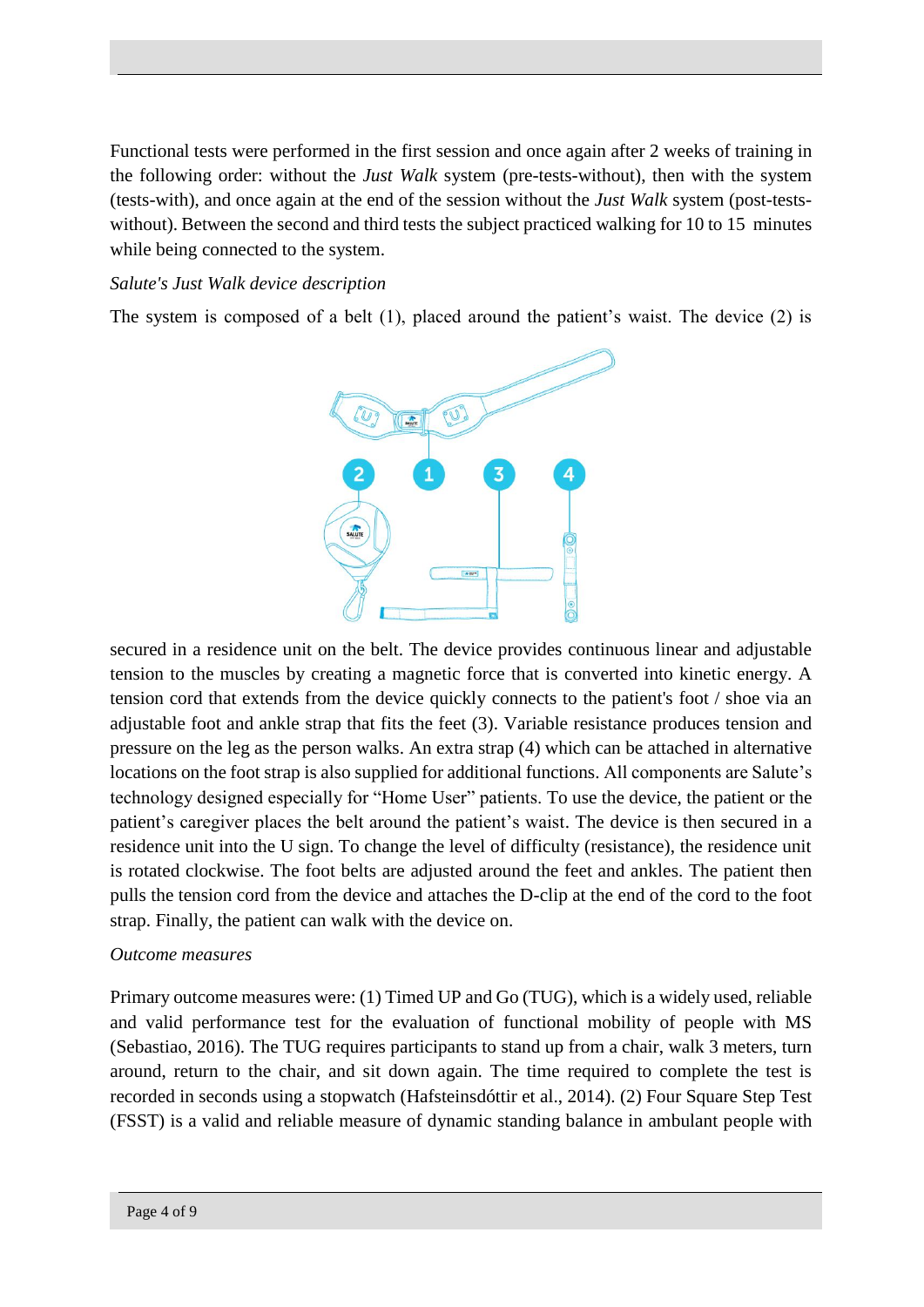MS (Wagner, 2013). The test requires subjects to rapidly change direction while stepping forwards, backwards, and sideways. Time to complete the test is measured.

## **Results**

## *Safety*

No adverse events or side effects were reported. The subject stated that she managed to place the belt independently in a sitting position, while her spouse helped with the attachment of the ankle/foot straps as well as the cord attachment to the straps.

# *Efficacy*

As described in Table 1, improvement was found in both tests, the TUG and FSST, both in the pre/post-test during each of the sessions, and also when comparing scores of each test performed in the first and second session. In the TUG, results with the device were slower than the pre-test, as the *Just Walk* device applied resistance to leg extension when getting up from sitting to standing. However, when removing the device (post-test), results improved compared to pre-test in both sessions. The FSST improvement was achieved when testing with the device and continued also after its removal during both sessions. The differences in the FSST scores surpassed the minimal detectable change of 4.6 sec (Wagner, 2013) in each session, as well as between sessions.

Observational gait analysis – A faster walking speed was detected with full foot clearance during swing phase in both legs when using the device. Both legs returned to touch the floor post-treatment during swing phase; nevertheless, leg transfer from pre-swing to initial contact was easier and faster and step length seemed larger during post-treatment.

|                                                                              | <b>TUG</b><br>(sec)<br>1 <sup>st</sup><br>session | <b>TUG</b><br>(sec)<br>2 <sub>nd</sub><br>session | <b>Difference</b><br>in TUG<br>$2nd$ -1 <sup>st</sup> session | <b>FSST</b><br>(sec)<br>$1st$ session | FSST (sec)<br>2 <sub>nd</sub><br>session | Difference in<br><b>FSST</b><br>$2nd$ -1 <sup>st</sup> session |
|------------------------------------------------------------------------------|---------------------------------------------------|---------------------------------------------------|---------------------------------------------------------------|---------------------------------------|------------------------------------------|----------------------------------------------------------------|
| pre-test-<br>without                                                         | 25.2                                              | 21.5                                              | $-3.7$                                                        | 27.1                                  | 16.4                                     | $-10.7$                                                        |
| test-with                                                                    | 31.9                                              | 22.7                                              | $-9.2$                                                        | 23.8                                  | 13.1                                     | $-10.7$                                                        |
| post-test-<br>without                                                        | 23.7                                              | 19.9                                              | $-3.8$                                                        | 21.4                                  | 11.8                                     | $-9.6$                                                         |
| <b>Difference</b><br>between pre-<br>and <i>post</i> -<br>score<br>(without) | $-1.5$                                            | $-1.6$                                            | $-0.1$                                                        | $-5.7$                                | $-4.6$                                   | $-1.1$                                                         |

**Table 1-** Functional scores of the subject in the TUG and FSST.

TUG= Timed up-and-go test, FSST= Four Square Step Test, pre-test-without= pre-test without Salute's *Just Walk* device, pretest-with=with Salute's *Just Walk* device.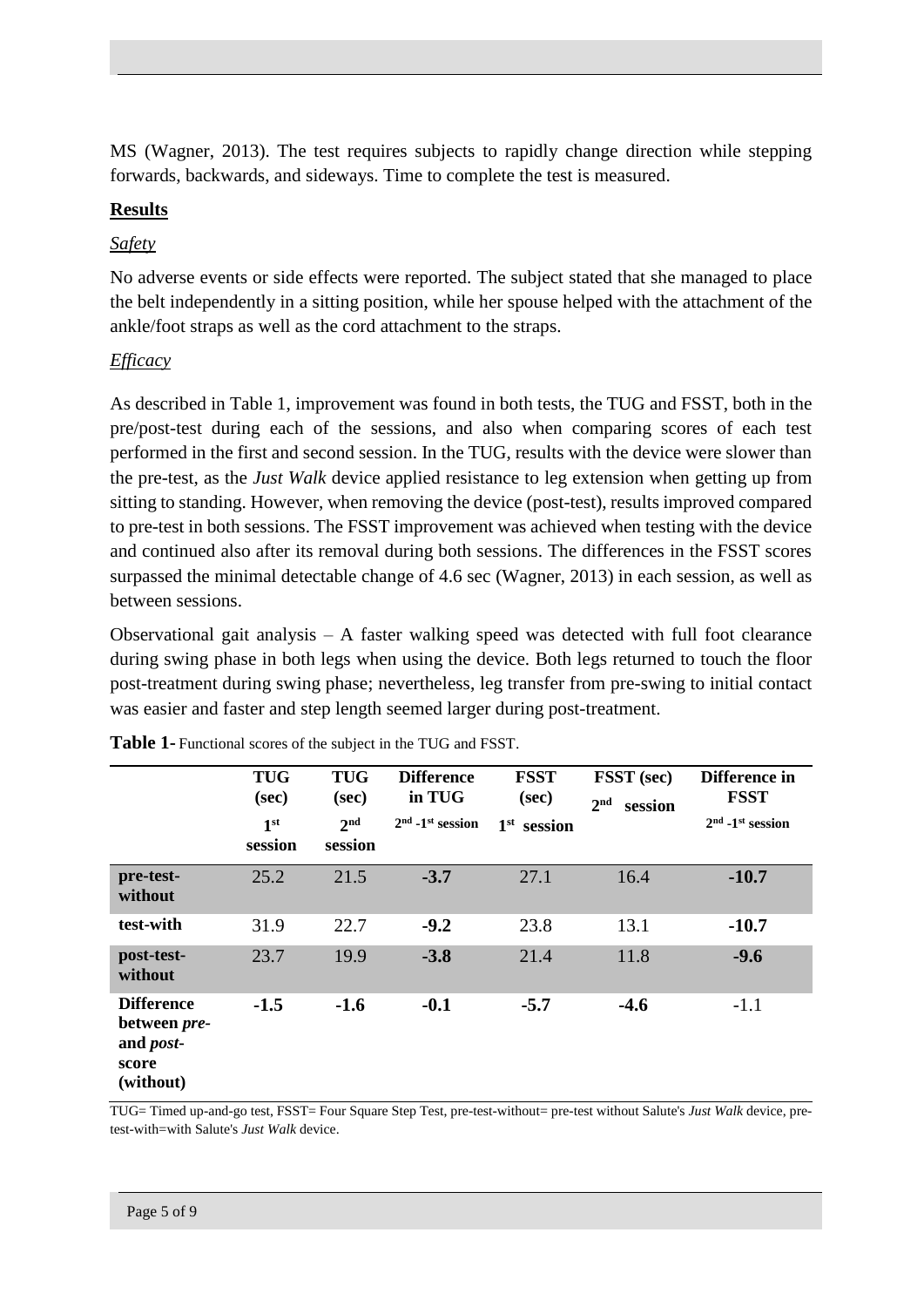## **Discussion and conclusions**

Our results in this single-subject case-study imply that for a person with MS, Salute's *Just Walk* system can be an effective therapeutic device for the improvement of gait as well as basic activities that are usually performed numerous times during the day. Practicing with the device improved functional mobility by enabling swifter and more effective foot clearance compared to baseline.

When observing the subject walking, it was clear that she needed assistance with foot clearance. As a result, the *Just Walk* device was attached to the forefoot of both her legs. This way, the assistance of leg flexion at the pre-swing to mid swing was enabled, followed by resistance to the extension of the knee throughout the mid swing till initial contact. Based on Savin et al. (2014), we expected that adaptation to the altered gait pattern induced by the *Just Walk* system will occur and that it will be manifested in increased step length, gait speed and an overall better functional mobility as represented by both TUG and FSST scores.

The motor adaptation approach relies on the concept that the nervous system possesses an internal model of the movements of the limbs (Shadmehr and Mussa-Ivaldi 1994; Lam et al., 2006). The nervous system computes the necessary motor output for a desired movement based on this internal model. This is considered as a feedforward mechanism (Lam et al., 2006). The feedback mechanism is based on sensory input coming from the limbs interacting with the environment. Sensory input is known to have a significant role in shaping the motor output during walking (Dietz et al., 2002). It has an impact on timing the transition between stance and swing and has a role in regulating muscle activity (Lam et.al, 2006). Salute's system provides enhanced intrinsic proprioceptive feedback during practice and potentially may enable motor adaptation.

The results of both TUG and FSST show that motor adaptation did occur, as post-test scores surpassed pre-test scores in both sessions. When examining the TUG scores, although improved at pre-test vs. post-test and between sessions, the results did not surpass the minimal detection change which for people with MS stands on 10.6 seconds (Learmonth, 2012). This can be explained by the difficulty of the subject to stand up from the chair, followed by the need to insert both hands into the elbow cuffs of her crutches. This phase alone took long seconds to complete. The cut-off time that defines high risk of fall for this test is 14 seconds (Shumway-Cook, 2000). Our Subject, did not reach it after 2 weeks of practice; nevertheless, considering the ongoing improvement between sessions, it is fairly reasonable to assume that within several weeks of daily practice, this result may be reached.

As for the FSST, scores showed increasing improvement within each measurement. Minimal detectable change of 4.6 seconds was reached when comparing pre-test to post-test within each session as well as when comparing each test between sessions. In addition, the difference between the post-test of the  $1<sup>st</sup>$  session and the pre-test of the  $2<sup>nd</sup>$  session exceeded minimal detection change as well. This proves subject's progressive improvement in dynamic balance and mobility as represented by the FSST (Moore, 2017). The FSST does not include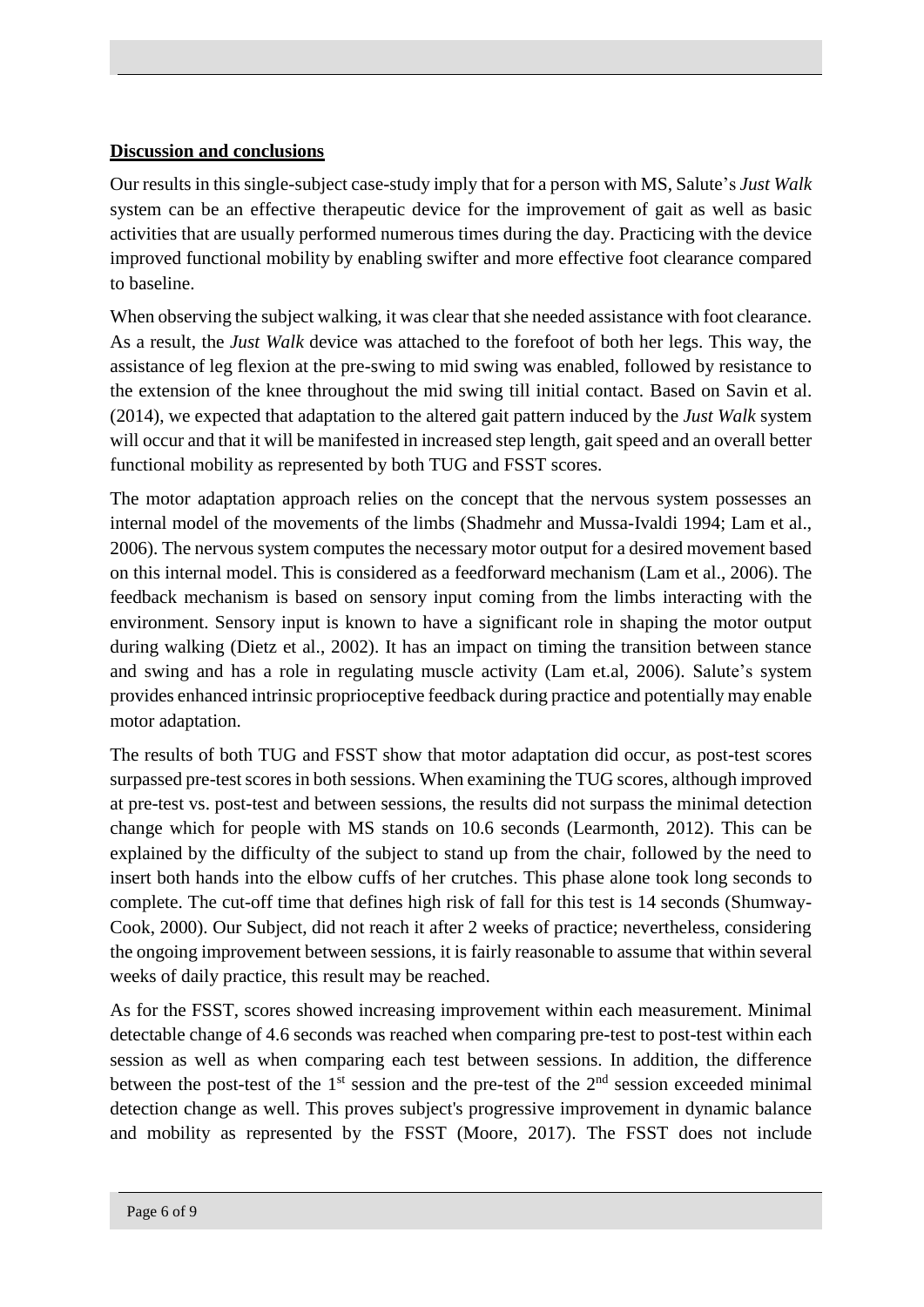transferring from sitting to standing. This supports the claim that the transfer from sitting to standing using two crutches prevented the TUG scores to be higher and that the improvement reached in the TUG test reflects improvement in gait speed. In future studies, gait speed tests such as 2-minute walk or 10-meter walk should be performed in order to prove without a doubt that Salute's *Just Walk* device improves gait speed, which has been shown to have excellent correlation with dependence in self-care and domestic life among patients with MS (Paltamaa, 2007).

The subject reported of a lighter feeling when walking with the device that remained up to two hours after removing it. She spoke of a sensation of an increased muscle work around the thighs. Moreover, she reported of a boost in her motivation to walk in general that manifested itself by her initiating going out for strolls outdoors with and without the device, while being accompanied by her spouse. Walking outdoors was not practiced before by our subject for a long period of time due to her fear of falling and general sense of instability.

Gait practice is an important routine for people with MS (Larocca, 2011). A "Vicious Circle" is known to exist as a person encounters difficulty to walk, he/she reduces walking, which in turn worsens the competence and endurance to walk. Patients with high EDSS score such as our subject struggle with this issue on a daily basis. The advantage of Salute's *Just Walk* for this kind of patients lies within its accessibility together with the increased repetition of practice that the system allows. Since it is rather small and mobile it also enables practice of different tasks in different contextual environments. These are all well-known motor learning principles (Kleim and Jones, 2008).

In conclusion, based on findings of prior studies, we consider our results encouraging. We believe that our future studies will establish Salute's *Just Walk* system as an intuitive neurotherapeutic device for improving basic activities, gait speed and functional mobility of people with MS.

## **References**

Ahn et al., Feasibility of entrainment with ankle mechanical perturbation to treat locomotor deficit of neurologically impaired patient. Conf Proc IEEE Eng Med Biol Soc. 2011:7474-7. doi: 10.1109/IEMBS.2011.6091844

Brett WF et al., Functional connectivity underlying postural motor adaptation in people with multiple sclerosis. NeuroImage: Clinical 8 (2015) 281–289.

Dickstein, R. (2008). Rehabilitation of Gait Speed After Stroke: A Critical Review of Intervention Approaches. Neurorehabilitation and Neural Repair, 22(6), 649–660. https://doi.org/10.1177/1545968308315997

Dietz, V. (2002). Proprioception and locomotor disorders. Nature Reviews. Neuroscience, 3(10), 781– 790[.http://doi.org/10.1038/nrn939](https://doi.org/10.1038/nrn939)

Esnouff JE et al., Impact of activities of daily living using a functional electrical stimulation device to improve dropped foot in people with Multiple Sclerosis measured by the Canadian Occupational Performance Measure. Mult Scler 2010;16(9):1141-7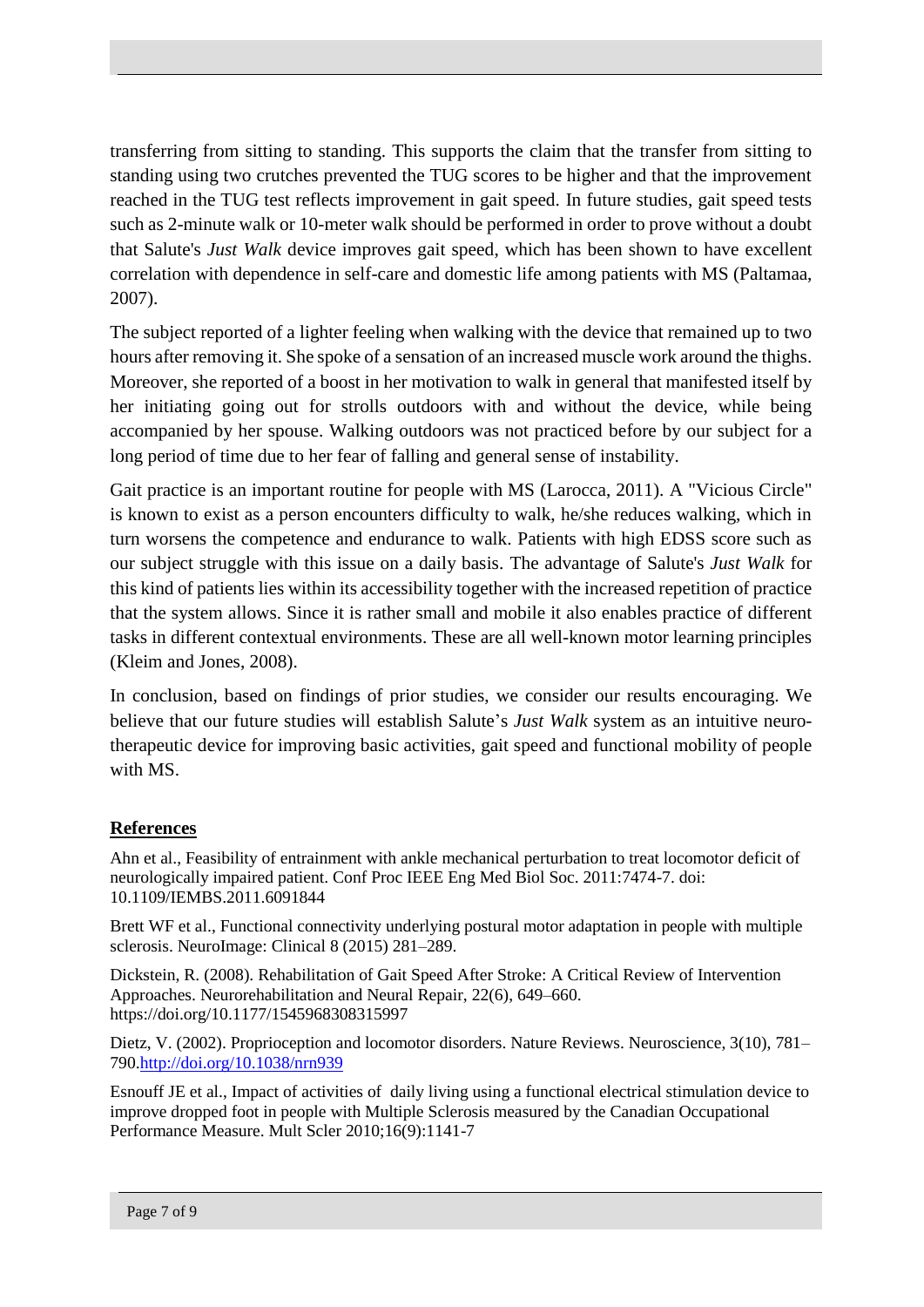Hafsteinsdóttir, T. B., Rensink, M., & Schuurmans, M. (2014). Clinimetric properties of the Timed Up and Go Test for patients with stroke: a systematic review. Topics in Stroke Rehabilitation, 21(3), 197– 210. https://doi.org/10.1310/tsr2103-197

Kelleher KJ, Spence W, Solomonidis S, et al. Ambulatory rehabilitation in multiple sclerosis. Disabil Rehabil 2009;31: 1625-32

Kleim, J. a, & Jones, T. a. (2008). Principles of experience-dependent neural plasticity: implications for rehabilitation after brain damage. *Journal of Speech, Language, and Hearing Research : JSLHR*, *51*(1), S225-39. https://doi.org/10.1044/1092-4388(2008/018)

Koch-Henriksen N. et al.,The Changing Demographic Pattern of Multiple Sclerosis Epidemiology. Lancet Neurol 2010;9(5):520-32.

Kurtzke J. Rating neurologic impairment in multiple sclerosis. An expanded disability status scale (EDSS). Neurology 1983, 33 (11) 1444; DOI: 10.1212/WNL.33.11.1444.

Lam, T., Anderschitz, M., & Dietz, V. (2006). Contribution of feedback and feedforward strategies to locomotor adaptations. Journal of Neurophysiology, 95(2), 766–73. https://doi.org/10.1152/jn.00473.2005

LaRocca NG, Impact of Walking Impairment in Multiple Sclerosis: perspectives of patients and care partners. Patients 2011;4(3):189-201.

Learmonth C et al., Reliability and clinical significance of mobility and balance assessments in multiple sclerosis. Int J Rehab Res 2012;35(1): 69-74 .doi: 10.1097/MRR.0b013e328350b65f

Martin, T. a, Keating, J. G., Goodkin, H. P., Bastian, a J., & Thach, W. T. (1996). Throwing while looking through prisms: I. Focal olivocerebellar lesions impair adaptation. *Brain*, *119*(4), 1183–1198. https://doi.org/10.1093/brain/119.4.1183

Moore M, The validity and reliability of the four square step test in different adult populations: a systematic review. Systematic Reviews (2017) 6:187 DOI 10.1186/s13643-017-0577-5

Noseworthy JH et al., Multiple Sclerosis. N Engl J Med 2000;343(13):938-52

Newman MA et al., Can aerobic treadmill training reduce the effort of walking and fatigue in people with multiple sclerosis: a pilot study, Multiple Sclerosis 2007; 13: 113-119.

Paltamaa J et al., Measures of physical functioning predict self-reported performance in self-care, mobility, and domestic life in ambulatory persons with multiple sclerosis. Arch Phys Med Rehabil (2007) 88(12):1649–57.10.1016/j.apmr.2007.07.032

Pearson OR, Busse ME, Van Deursen RW, et al. Quantifi-cation of walking mobility in neurological disorders. QJM 2004; 97: 463-7

Peterson EW et al., Fall attributions among middle aged and older adults with Multiple Sclerosis. Arch Phys Med Rehabil 2013;94(5):890-5

Reisman, D. S., Bastian, A. J., & Morton, S. M. (2010). Neurophysiologic and rehabilitation insights from the split-belt and other locomotor adaptation paradigms. *Physical Therapy*, *90*(2), 187–95. https://doi.org/10.2522/ptj.20090073

Savin, D. N., Tseng, S. C., Whitall, J., & Morton, S. M. (2013). Poststroke hemiparesis impairs the rate but not magnitude of adaptation of spatial and temporal locomotor features. *Neurorehabilitation and Neural Repair*, *27*(1), 24–34. https://doi.org/10.1177/1545968311434552

Savin, D. N., Morton, S. M., & Whitall, J. (2014). Generalization of improved step length symmetry from treadmill to overground walking in persons with stroke and hemiparesis. *Clinical Neurophysiology*, *125*(5), 1012–1020. https://doi.org/10.1016/j.clinph.2013.10.044